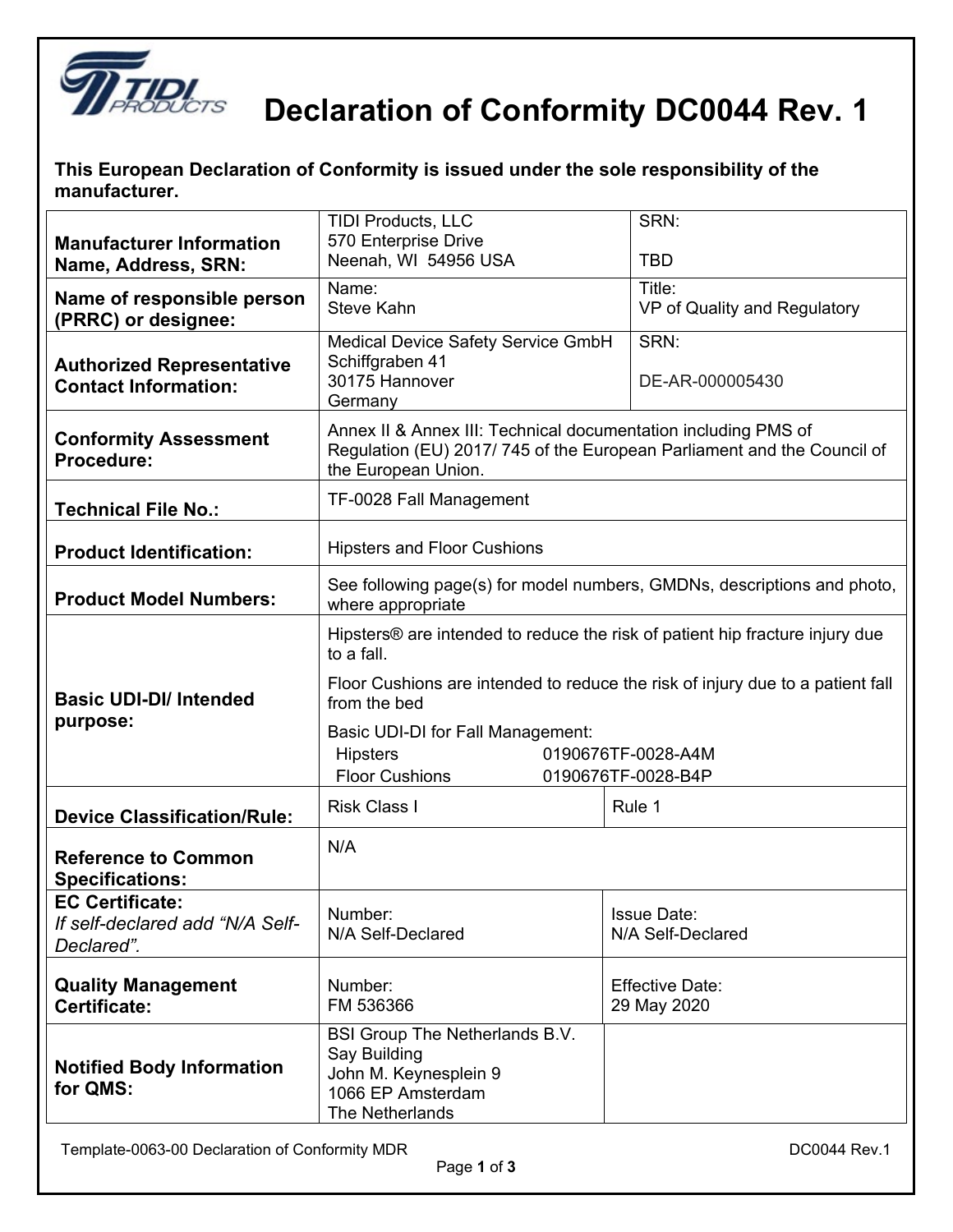

## **Declaration of Conformity DC0044 Rev. 1**

This declaration of conformity is issued under the sole responsibility of TIDI Products, LLC. The undersigned hereby declares, on behalf of TIDI Products, LLC, that the medical devices referenced in this declaration comply with the European Medical Devices Regulation, MDR (EU) 2017/745. We explicitly designate MDSS GmbH to act as our sole Authorized Representative in the European Union for the above indicated products.

## **Signed for on behalf of TIDI Products LLC, in Neenah, IL**

| <b>Name of Authorized Person:</b> | Title:                                          | Date: |
|-----------------------------------|-------------------------------------------------|-------|
| Approval:                         | Manager of Regulatory Compliance   23 June 2021 |       |

| <b>Model Number (REF)</b> | <b>Product Name</b>                     | <b>GMDN</b> | <b>UDI-DI</b>  |
|---------------------------|-----------------------------------------|-------------|----------------|
| 6026                      | <b>Beveled Floor Cushion</b>            | 30035       | 00190676000425 |
| 6027                      | <b>Beveled Floor Mat</b>                | 30035       | 00190676000432 |
| 6016L                     | Hipsters, Std. Brief, Large             | 36312       | 00190676005826 |
| 6016M                     | Hipsters, Std. Brief, Medium            | 36312       | 00190676005833 |
| 6016RS                    | Hipsters, Std. Brief, Removable Pads, S | 36312       | 00190676005864 |
| 6016XL                    | Hipsters, Std. Brief, Xlarge            | 36312       | 00190676005888 |
| 6016XXL                   | Hipsters, Std. Brief, XXlarge           | 36312       | 00190676005895 |
| 6017L                     | Incont. Hipsters, Large                 | 36312       | 00190676006137 |
| 6017M                     | Incont. Hipsters, Medium                | 36312       | 00190676006144 |
| 6017S                     | Incont. Hipsters, Small                 | 36312       | 00190676006151 |
| 6027R                     | Beveled Floor Mat W/Reflective Tape     | 30035       | 00190676000876 |

| <b>Product Name</b> | Photo (if appropriate) |  |
|---------------------|------------------------|--|
|                     | Posey<br><b>Nor</b>    |  |
| <b>Hipsters</b>     |                        |  |
|                     |                        |  |

 $\overline{\phantom{a}}$